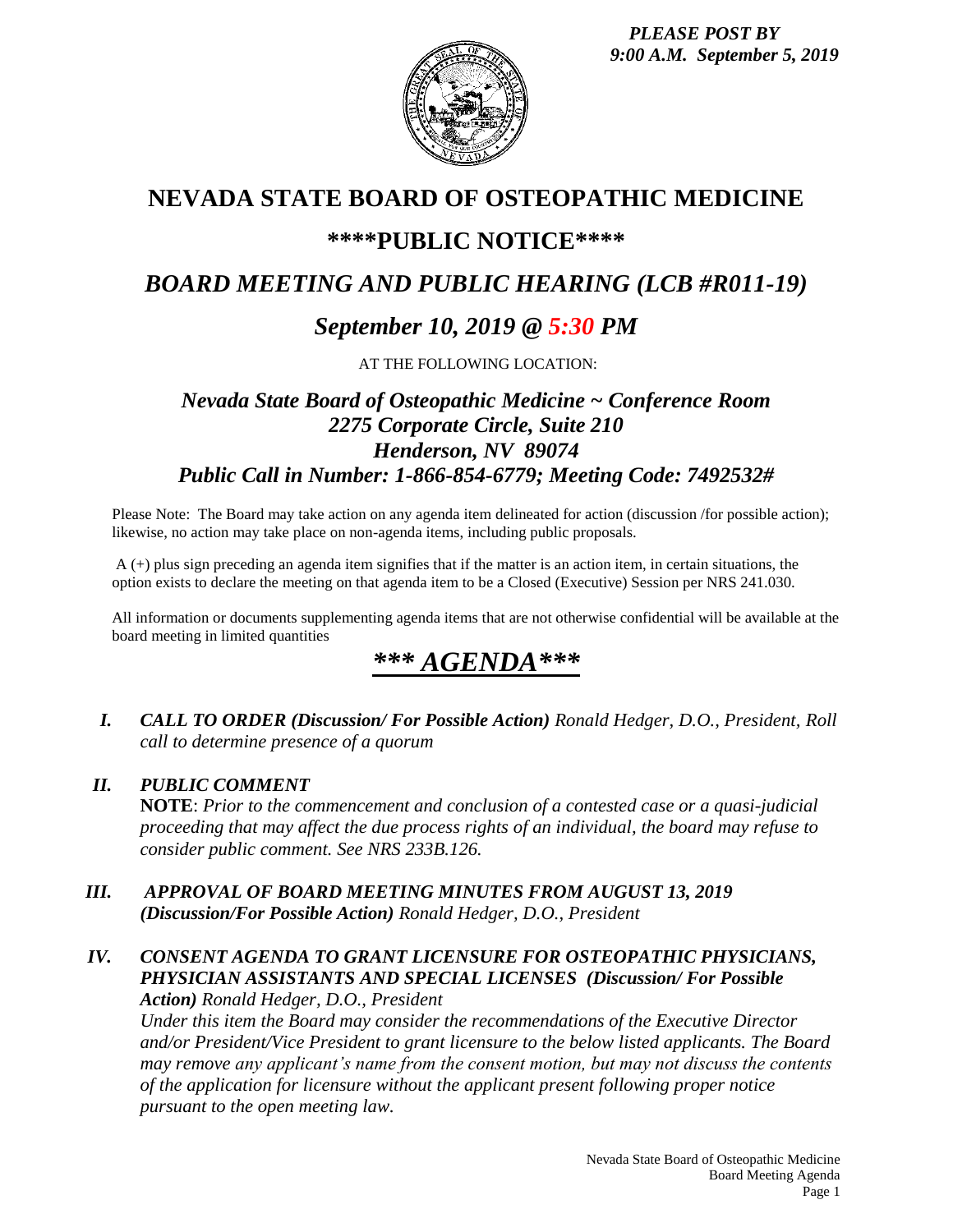#### **Osteopathic Physician Name Specialty**

*Sogol Amjadi, D.O. Internal Medicine Christopher Catapano, D.O. Orthopedic Surgery Andrea DeLeo, D.O. Neurology Daniel Fiumecaldo, D.O. General Surgery Lori Freetage, D.O. Diagnostic Radiology Garren Giles, D.O. Emergency Medicine Christine Kha, D.O. Internal Medicine Michael Nguyen, D.O. Family Medicine Jeremy Oh, D.O. Internal Medicine Flora Sadri-Azarbayejani, D.O. Preventive Medicine Nicholas Schulack, D.O. Emergency Medicine Serena Shen, D.O. Family Medicine Jennifer Svarverud, D.O. Family Medicine Svetlana Villano, D.O. Internal Medicine John Vu, D.O. Internal Medicine Mohammed Zaman, D.O. Neurology*

#### *Physician Assistant Supervising Physician*

*Jacob Lewis, PA-C Douglas Vacek, D.O. Evan Rowley, PA-C None – Active Not-Working*

- *V. DISCUSSION/POSSIBLE ACTION ACTION REGARDING WHETHER AND WHEN TO CONSIDER A SECOND APPLICATION FOR LICENSURE FROM MATTHEW TINNEY, D.O., AND POTENTIAL CONDITIONS FOR SUCH, (Discussion/For Possible Action) Ronald Hedger, D.O., President*
- *VI. PUBLIC HEARING: DISCUSSION/CONSIDERATION/POTENTIAL ACTION REGARDING RO11-19, DRAFT REGULATORY LANGUAGE ADDRESSING AMENDMENTS TO NAC CHAPTER 633 RELATED TO INITIAL APPLICATIONS FOR LICENSURE AND TO REDUCE CERTAIN FEES COLLECTED BY THE BOARD, (Discussion/For Possible Action) Ronald Hedger, D.O., President*
- *VII. CONSIDERATION OF AND DISCUSSION REGARDING OSTEOPATHIC PHYSICIANS AND PHYSICIAN ASSISTANTS OWNING/MANAGING/WORKING AT MEDI-SPA AND RELATED TYPE CLINICS OR BUSINESSES, (CONTINUED FROM LAST MEETING), (Discussion/For Possible Action) Ronald Hedger, D.O., President*

### *VIII. EXECUTIVE DIRECTOR'S REPORT*

- *a. Financial Statements*
- *b. Licensing*
- *IX. LEGAL REPORT (Discussion/For Possible Action) by Louis Ling, Board Counsel and/or Rosalie Bordelove, Deputy Attorney General*
- *X. LEGISLATIVE UPDATE (Discussion/For Possible Action) by Susan Fisher, Board Government Affairs/Lobbyist*.
- *XI. ITEMS FOR FUTURE DISCUSSION/ACTION/UPCOMING AGENDA*
- *XII. PRESIDENT'S REPORT on Board Business, Ronald Hedger, D.O., President*